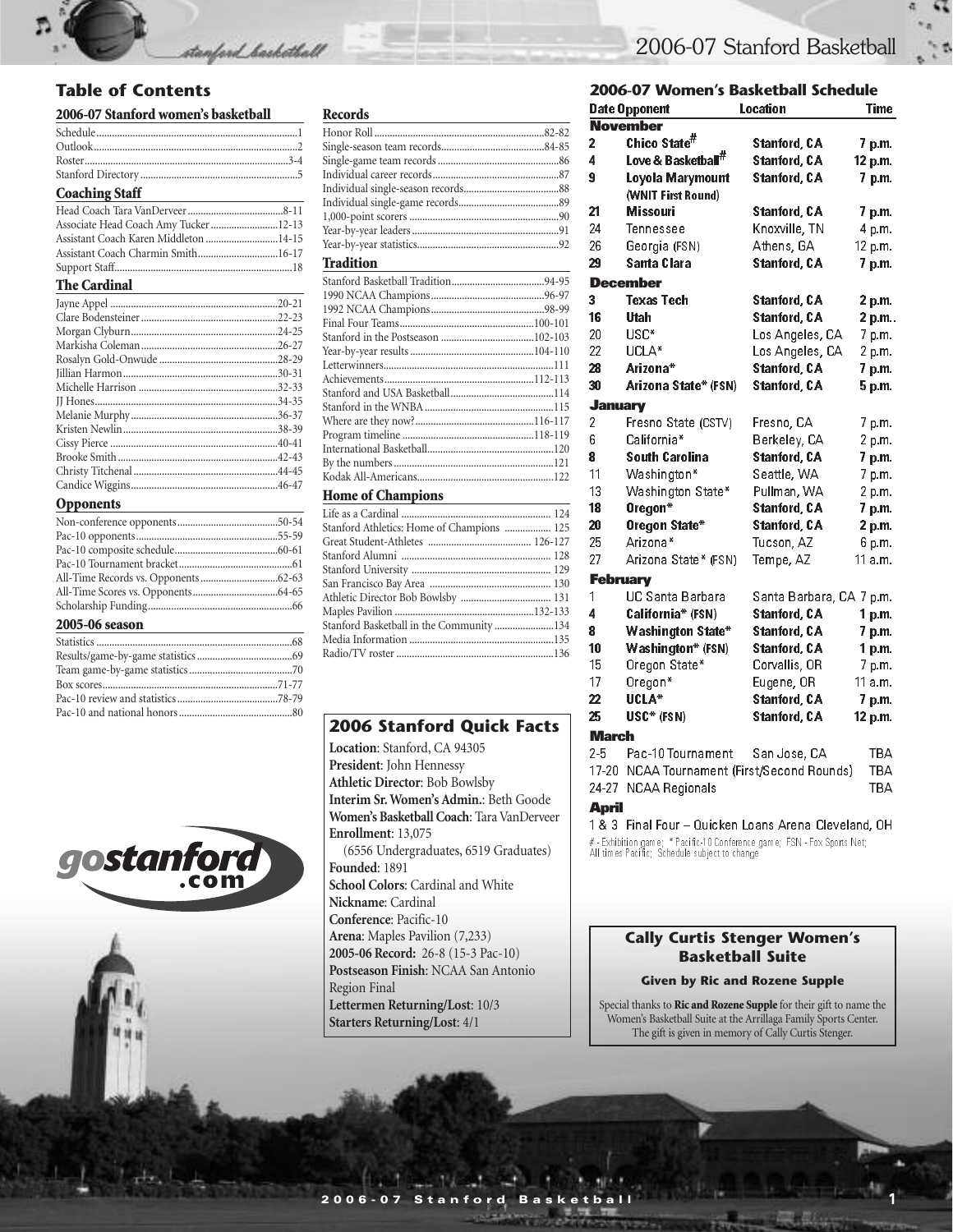stanford haskotball

2006-07 Outlook

# players who can compete in both a smaller lineup or help out on the

 $\boldsymbol{Y}$ ou'll have to excuse Stanford head coach Tara VanDerveer if she has yet to come up with a starting lineup. However, it's not because of a lack of talent. Instead, VanDerveer's biggest challenge will be finding a way to make sure there are enough minutes to go around for one of the program's deepest rosters in recent memory.

Simply put, the 2006-07 version of the Stanford Cardinal is loaded with depth at every position. National publications such as Athlon Sports, Lindy's and Street & Smith's have taken notice, as all three have ranked the Cardinal fourth or higher in their preseason rankings. Individually, All-Americans Brooke Smith and Candice Wiggins have been tabbed as candidates for the Wade Trophy, presented annually to the NCAA Division 1 player of the year. The roster features a solid blend of NCAA Tournamenttested veterans along with highly-touted incoming freshmen.

That being said, the Cardinal is optimistic about its chances to improve upon last year's 26-8 overall finish and return to the Final Four for the first time in 10 years.

"I really believe we have a chance to do something special this year and I'm hoping we can build upon last year's success," said VanDerveer, who enters her 21st season at the helm of the Cardinal and 28th overall. "We might press. We might decide to go big. We might open it up and run the floor. It's going to be up to each person. I think we'll have some great competition for playing time and that makes everyone accountable. I'm not ruling anyone out at any position."

#### Guards

One constant among VanDerveer's starting five is two-time All-American junior guard Candice Wiggins. One of the most prolific scorers in school history, Wiggins is a two-time Pac-10 Player of the Year and led the Cardinal in multiple offensive categories last year including scoring (21.8 ppg), assists (120) and free-throw percentage (82.4).

Sophomore Rosalyn Gold-Onwude started 23 of the 34 games she appeared in last year as a rookie and will look to lock down the point guard position after she returns from injury (ACL tear). An Honorable Mention All Pac-10 Freshman Team selection, Gold-Onwude provided the Cardinal with solid production overall (5.1 ppg, 3.6 rpg, 3.4 apg).

One of four seniors on the roster, Clare Bodensteiner will supply veteran leadership in addition to serving as one of the squad's top three-point threats. Bodensteiner played in all but three games in 2005-06. Another senior, Markisha Coleman, played in 26 games off the bench last year and has continued to improve her game.

It's a possibility that freshmen JJ Hones or Melanie Murphy could crack the starting lineup. Hones was the 2006 Gatorade State Player of the Year in Oregon, a Parade All-American and guided Southridge High School to a pair of state championships. Murphy averaged 15.5 points, 5.4 rebounds and 4.4 assists per game in a star-studded career at Midwood High School in New York.

**VanDerveer's Take:** "The development of the point guard spot will determine the success of our team … Candice simply brings that intangible. She is the consummate team player and what I like most about her is that she practices extremely hard … Rosalyn is coming off a good freshman year and hopefully she can get back to full strength quickly. I'm impressed with her work ethic; she put in a lot of extra time this summer and continues working out even when practice is over … Clare rebounds, hustles and remains a three-point threat. I also like how she is positive with our young players and encourages them ... Markisha comes into camp in great shape and I'm very excited about her offseason improvement. She's a fascinating success story being a walk-on and this is her chance for a great senior year … I'm curious to see how JJ handles pressure situations but I feel like we're on the same page. She is physical, ossesses great leadership skills, passes well and is extremely well-conditioned … I think Melanie will develop but she might notice a slight adjustment to what is a faster-paced game. She has great instincts though and her ball-handling skills are excellent."

Wings

*Senior Kristen Newlin (top) ranked second on the team in rebounding (6.8 per game) and blocked shots (38).*

*An All Pac-10 Freshman Team selection last*

*Harmon (bottom) averaged 8.5 points and 5.5*

Stanford has relied heavily on three-point shooting in prior seasons and this year will be no different. The Cardinal boasts a number of versatile

**boards** 

Sophomore Jillian Harmon was named to the Pac-10 All-Freshman Team last year after averaging 8.5 points and 5.5 rebounds per game while starting 25 of the 34 contests in which she appeared. A repeat performance in 2006-07 would be a huge lift to the Cardinal.

Junior Cissy Pierce, regarded as the team's most athletic player, saw time in 29 games last year and was used almost exclusively off the bench. Junior Christy Titchenal has battled injuries in the past but now appears healthy and ready to contribute. She participated in 19 games last season and the Cardinal will look to her for play a pivotal role in the offense.

Freshman Michelle Harrison will be given a chance to contribute early on. Harrison, a 2006 McDonald's All-American and Gatorade Player of the Year for Utah, is described as a prototypical 3-player who can create her own shot.

**VanDerveer's Take:** "Playing time is going to be dictated by rebounding, playing defense and taking care of the ball … The '3' spot is one of our mystery positions, so we'll need someone to step up and contribute … Jillian is an aggressive player whose game is so many parts … She passes, defends, brings energy to the floor, grabs offensive boards and gets steals. She's just a winner … Cissy is the fastest player we have, she's extremely athletic and runs the floor well … That gives us some options and can present matchup problems for opponents … Christy's shooting is her strength and she is a player who knows our system … We're hoping she can provide some of the shooting lost with Krista (Rappahahn) … Michelle has great size and athleticism and I would be comfortable with her in the lineup at this spot."

#### Posts

Brooke Smith enjoyed a breakthrough campaign in 2005-06, earning Honorable Mention All-America honors in addition to making the All Pac-10 squad. Currently the school record-holder in field goal percentage at 59.1-percent, Smith led the Cardinal in rebounding last year at 7.5 boards per game to go along with 17.2 points per game- which ranked second on the squad. Smith and Wiggins were the only players to start all 34 contests.

Senior Kristen Newlin followed up a productive sophomore campaign with an impressive junior season. In 26 games, Newlin averaged 8.3 points and 6.8 rebounds while making 49.4-percent from the field and recording 38 blocks. Her presence in the lineup gives the Cardinal two of the most seasoned post players in the nation. When healthy, she is a fixture in the post alongside Smith.

Sophomore Morgan Clyburn played in 24 games last year as a reserve. The coaching staff raves about her work ethic and physical play in the post. She should benefit from increased playing time this year.

One of the most highly-touted freshmen in the nation, Jayne Appel represents another option for the Cardinal on the blocks. Appel, a McDonald's All-American and MVP of the All-Star Game in San Diego, is a 6-4 forward/center from nearby Carondelet High School. Earlier this summer, she helped the USA Basketball U18 Women's National Team to a gold medal at the FIBA Americas U18 Championship For Women with four-straight wins at the U.S. Olympic Training Center.

**VanDerveer's Take:** "We'll use a four-post rotation and we have the luxury of playing any kind of combination together because of our flexibility … Brooke's senior year will be her best … She is an extremely intelligent player who makes everyone around her better … I see her expanding her game from where it was last year … Kristen came into camp even stronger and she has always been a real steady player … She is coachable, works well with her back to the basket and I'm encouraged about the way she finished last year … Morgan has a big body that helps stretch the defense and she also possesses a three-point shot … She plays solid post defense, is very physical and we hope she can contribute … I think Jayne understands how fortunate she is to receive mentoring from Brooke and Kristen … But they are going to learn a lot from her too, as she is a franchise player … Jayne makes incredible outlet passes, understands the pace of the game and is an extremely talented player overall."

*year, sophomore Jillian* 

*rebounds as a rookie.*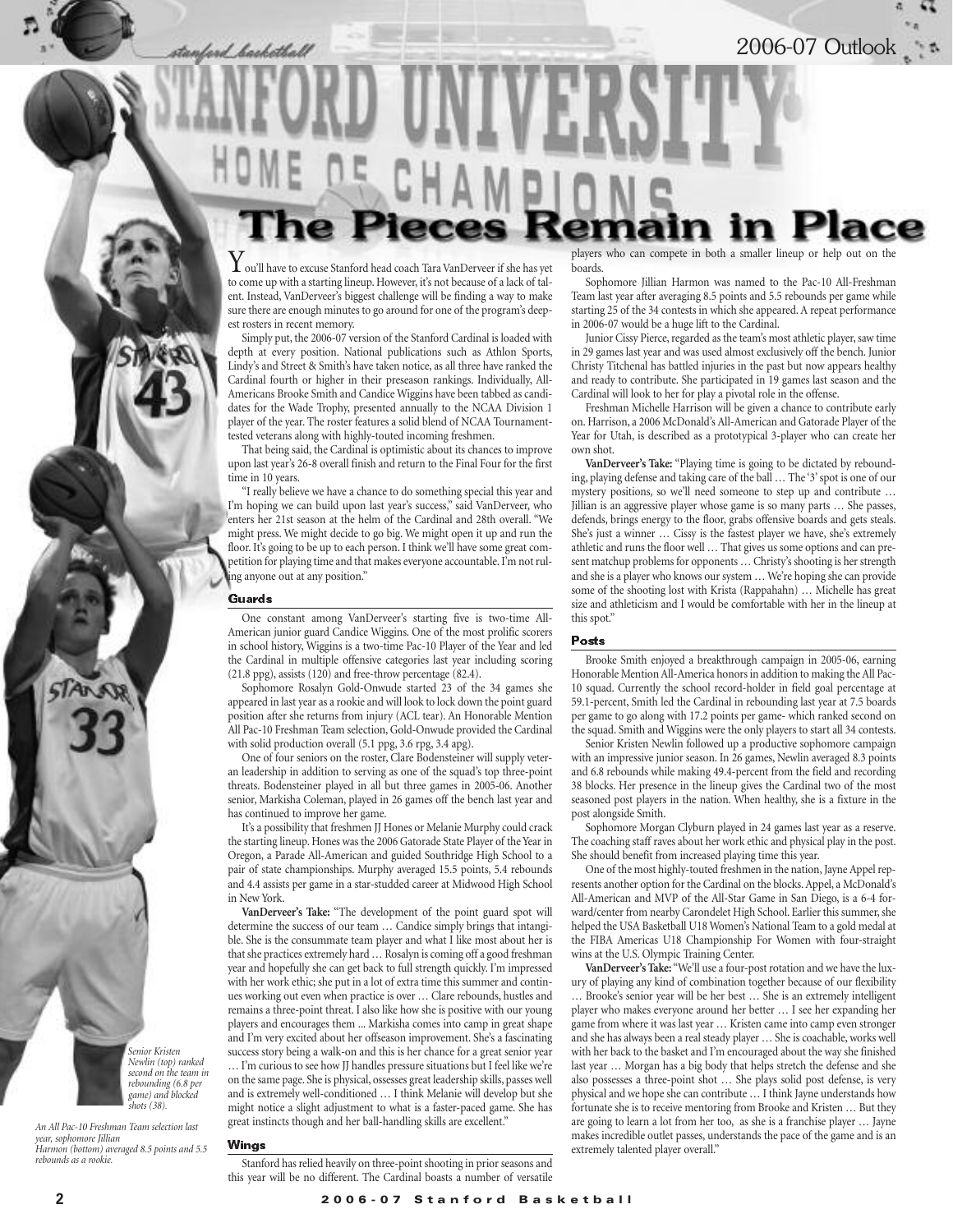#### 2006-07 Stanford Basketball



*The 2006-07 Stanford Cardinal women's basketball team. Front Row (l to r): Markisha Coleman, JJ Hones, Melanie Murphy, Candice Wiggins, Clare Bodensteiner, Rosalyn Gold-Onwude, Cissy Pierce, Christy Titchenal. Back Row (l to r): athletic trainer Marcella Shorty, head coach Tara VanDerveer, associate head coach Amy Tucker, Michelle Harrison, Morgan Clyburn, Kristen Newlin, Jayne Appel, Brooke Smith, Jillian Harmon, assistant coach Charmin Smith, assistant coach Karen Middleton, strength and conditioning coach Kelly Clark.*

#### **Numerical Roster**

| N <sub>0</sub> | <b>Name</b>         | Pos | Ht         | Yr/Exp | <b>Hometown (Last School)</b>                  |
|----------------|---------------------|-----|------------|--------|------------------------------------------------|
| 2              | Jayne Appel         | F/C | $6-4$      | Fr.    | Pleasant Hill, Calif. (Carondelet HS)          |
| 3              | Markisha Coleman    | G   | $5 - 5$    | Sr.    | East Palo Alto, Calif. (Eastside College Prep) |
| 4              | Clare Bodensteiner  | G   | $5-9$      | Sr.    | Rupert, Idaho (Minico HS)                      |
| 5              | Michelle Harrison   | F   | $6 - 3$    | Fr.    | Orem, Utah (Mountain View HS)                  |
| 10             | <b>II</b> Hones     | G   | $5 - 10$   | Fr.    | Beaverton, Ore. (Southridge HS)                |
| 11             | Candice Wiggins     | G   | $5 - 11.5$ | Jr.    | San Diego, Calif. (La Jolla Country Day HS)    |
| 12             | Christy Titchenal   | F   | $6-1$      | Jr.    | Sonoma, Calif. (Ursuline HS)                   |
| 13             | <b>Cissy Pierce</b> | G   | $5 - 10$   | Jr.    | Littleton, Colo. (Heritage HS)                 |
| 21             | Rosalyn Gold-Onwude | G   | $5 - 10$   | So.    | Queens, NY (Archbishop Molloy HS)              |
| 30             | <b>Brooke Smith</b> | F/C | $6 - 3$    | Sr.    | San Anselmo, Calif. (Duke)                     |
| 31             | Morgan Clyburn      | F/C | $6 - 4$    | So.    | The Woodlands, Texas (Oak Ridge HS)            |
| 32             | Melanie Murphy      | G   | $5-9$      | Fr.    | Brooklyn, NY (Midwood HS)                      |
| 33             | Jillian Harmon      | F   | $6 - 1$    | So.    | Lake Oswego, Ore. (Lakeridge HS)               |
| 43             | Kristen Newlin      | F/C | $6 - 5$    | Sr.    | Riverton, Wyo, (Riverton HS)                   |
|                |                     |     |            |        |                                                |

stanford\_barketball

| <b>Hometown (Last School)</b>                  |
|------------------------------------------------|
| Pleasant Hill, Calif. (Carondelet HS)          |
| East Palo Alto, Calif. (Eastside College Prep) |
| Rupert, Idaho (Minico HS)                      |
| Orem, Utah (Mountain View HS)                  |
| Beaverton, Ore. (Southridge HS)                |
| San Diego, Calif. (La Jolla Country Day HS)    |
| Sonoma, Calif. (Ursuline HS)                   |
| Littleton, Colo. (Heritage HS)                 |
| Queens, NY (Archbishop Molloy HS)              |
| San Anselmo, Calif. (Duke)                     |
| The Woodlands, Texas (Oak Ridge HS)            |
| Brooklyn, NY (Midwood HS)                      |
| Lake Oswego, Ore. (Lakeridge HS)               |
| Riverton, Wyo, (Riverton HS)                   |
|                                                |

#### **Alphabetical Roster**

| No | Name                | Pos |
|----|---------------------|-----|
| 2  | Jayne Appel         | F/C |
| 4  | Clare Bodensteiner  | G   |
| 31 | Morgan Clyburn      | F/C |
| 3  | Markisha Coleman    | G   |
| 21 | Rosalyn Gold-Onwude | G   |
| 33 | Jillian Harmon      | F   |
| 5  | Michelle Harrison   | F   |
| 10 | <b>II</b> Hones     | G   |
| 32 | Melanie Murphy      | G   |
| 43 | Kristen Newlin      | F/C |
| 13 | <b>Cissy Pierce</b> | G   |
| 30 | <b>Brooke Smith</b> | F/C |
| 12 | Christy Titchenal   | F   |
| 11 | Candice Wiggins     | G   |

#### **Pronunciation Guide**

| Jayne Appel         | L |
|---------------------|---|
| Clare Bodensteiner  | F |
| Rosalyn Gold-Onwude | C |
| <b>II</b> Hones     | F |
| Christy Titchenal   | ٦ |
| Tara VanDerveer     | ٦ |

Uh-pell BOH-dunn-stein-err n-woo-DAY Hones (rhymes with cones) TITCH-nul TAR-uh van-DER-veer

#### **Coaching Staff**

**Head Coach:** Tara VanDerveer (Indiana, 1975/28th year overall, 21st at Stanford) **Associate Head Coach:** Amy Tucker (Ohio State, 1982/22nd year) **Assistant Coaches:** Karen Middleton (South Carolina, 1991/10th year) Charmin Smith (Stanford, 1997/3rd year)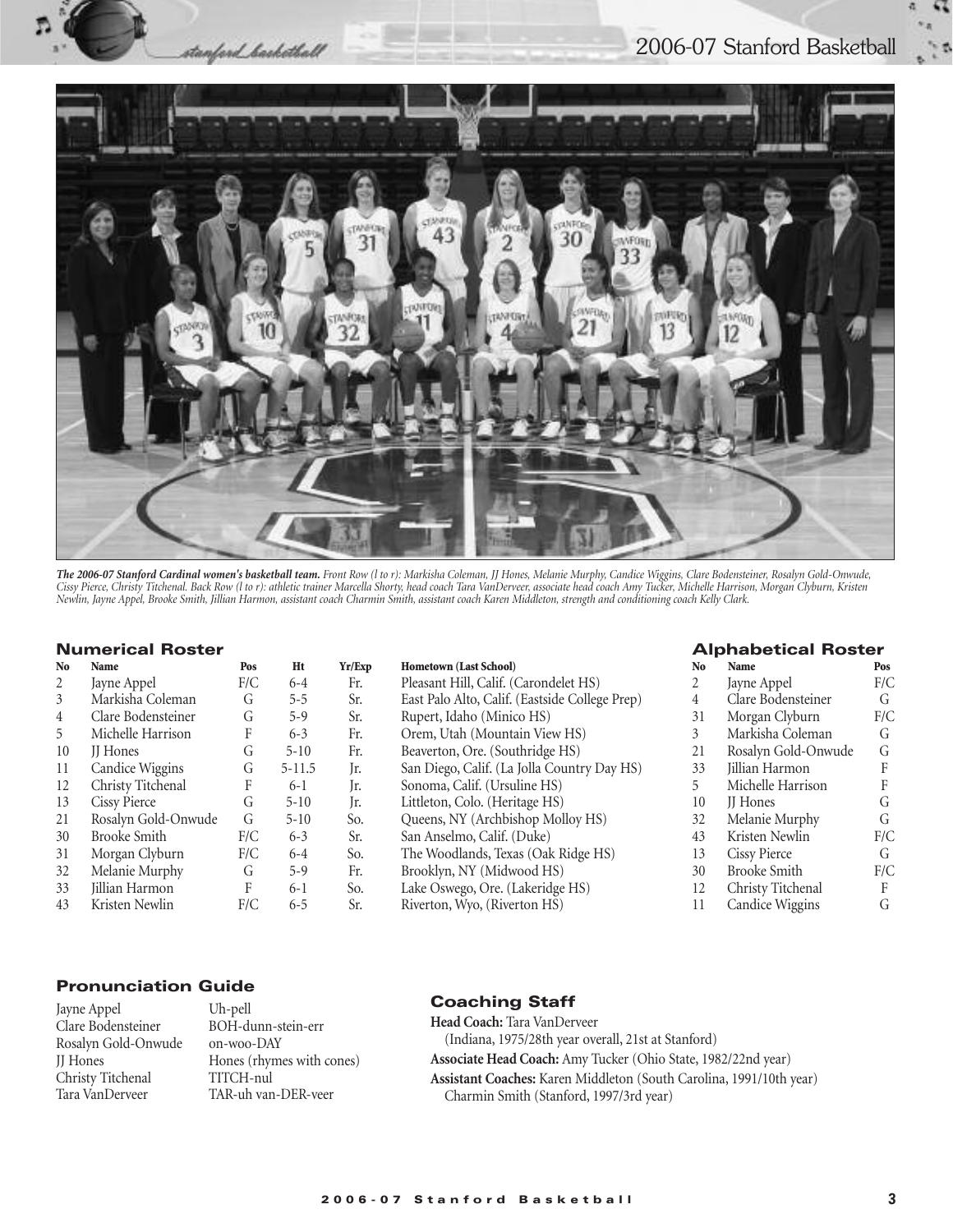



#### **How the Cardinal was Built By Year of Eligibility**

| <b>By Year of Eligibility</b> |                                                                             | <b>By State:</b>                              |                                                                                                                                             | New York (2)                               | Rosalyn Gold-Onwude                                   |
|-------------------------------|-----------------------------------------------------------------------------|-----------------------------------------------|---------------------------------------------------------------------------------------------------------------------------------------------|--------------------------------------------|-------------------------------------------------------|
| Seniors $(4)$ :               | Clare Bodensteiner<br>Markisha Coleman<br>Kristen Newlin                    | California (5)<br>Colorado (1)<br>Idaho $(1)$ | Jayne Appel<br>Markisha Coleman<br><b>Brooke Smith</b><br>Christy Titchenal<br>Candice Wiggins<br><b>Cissy Pierce</b><br>Clare Bodensteiner | Oregon $(2)$                               | Melanie Murphy<br>Jillian Harmon<br><b>II</b> Hones   |
| Juniors $(3)$ :               | <b>Brooke Smith</b><br>Cissy Pierce<br>Christy Titchenal<br>Candice Wiggins |                                               |                                                                                                                                             | Texas $(1)$<br>Utah $(1)$<br>Wyoming $(1)$ | Morgan Clyburn<br>Michelle Harrison<br>Kristen Newlin |
|                               | Sophomores (3): Morgan Clyburn<br>Rosalyn Gold-Onwude<br>Jillian Harmon     |                                               |                                                                                                                                             |                                            |                                                       |

*"In general, one of the strengths of our program is the continuity that we have with Amy, Karen and Charmin. We have a system that we believe in. It involves a lot of individual teaching, and each coach is a great teacher and they were all excellent players. They are able to communicate specific feedback to our team. It's a definite team approach. We have eight eyes seeing things to correct and ways to help our players improve, and that's the biggest strength of our program – the improvements that our players make. That is directly correlated to the teaching ability and communication skills and the knowledge of our coaching stuff." – Tara VanDerveer*

Michelle Harrison JJ Hones Melanie Murphy

Freshmen (4): Jayne Appel

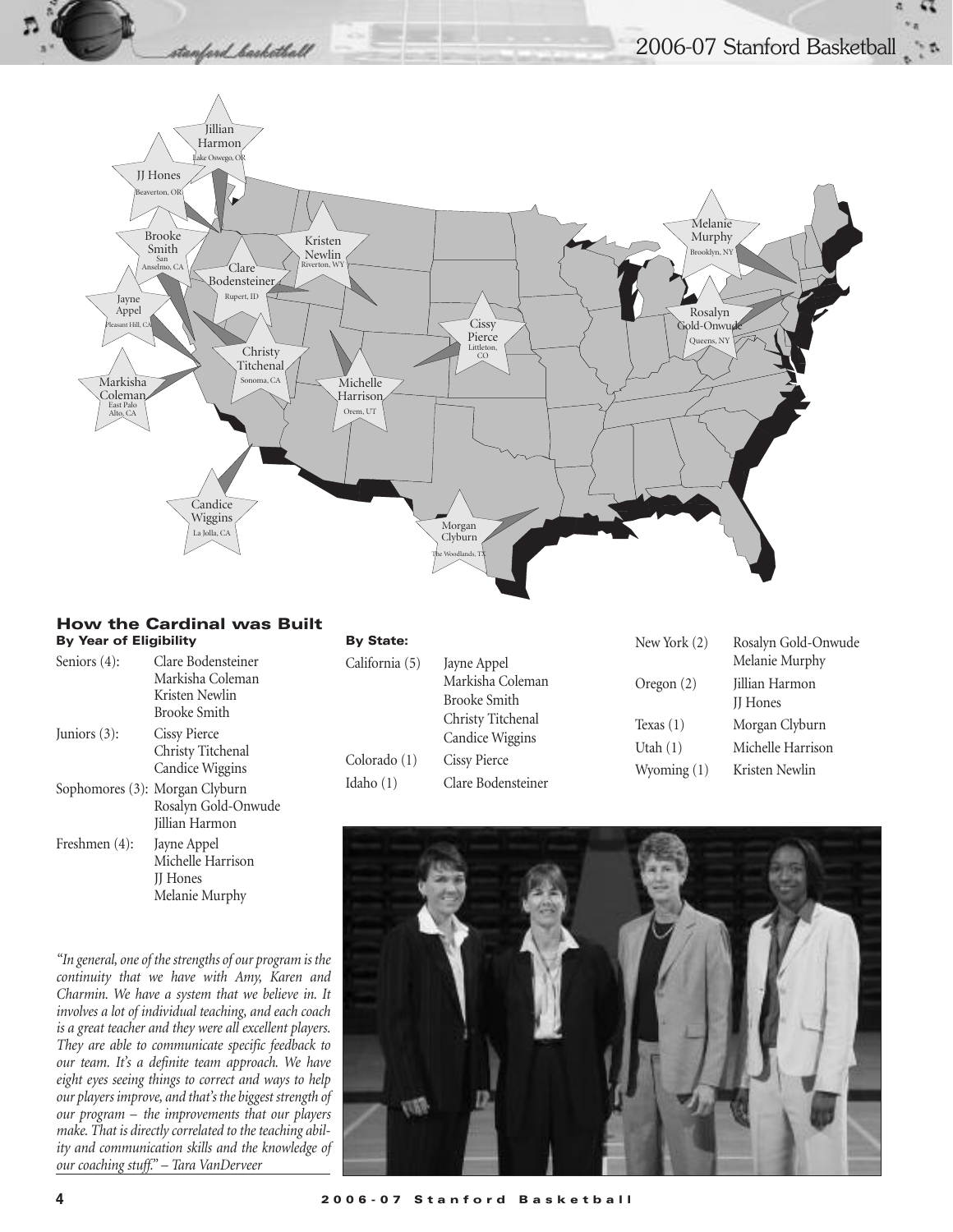stanford backetball



*Elaine Lambert Director of Sports Medicine*



*Duane Voight Academic Advisor*



*Practice Player*



*Scott Schuhmann Associate Athletic Director/Women's Basketball Administrator*



*Practice Player*

# Stanford Basketball Support Staff



*Landee Lopez Marketing*



*Manager*



*Henry Franco Tickets*

| Susan Burk, Assistant Director - Student Services  (650) 723-1041                 |  |
|-----------------------------------------------------------------------------------|--|
|                                                                                   |  |
|                                                                                   |  |
| Ron Coverson, Assistant Director - Human Resources  (650) 724-2903                |  |
| Beth Goode, Interim SWA/                                                          |  |
|                                                                                   |  |
|                                                                                   |  |
|                                                                                   |  |
|                                                                                   |  |
| Moira Jamati, Director of Athletic Training and Rehabilitation  (650) 724-3302    |  |
| Earl Koberlein, Associate Director - Intercollegiate Sports  (650) 725-0781       |  |
| Dr. Gordon Matheson, Director of Sports Medicine  (650) 723-2255                  |  |
|                                                                                   |  |
| Gary Migdol, Senior Assistant Director - Media Relations  (650) 725-2958          |  |
| Darrin Nelson, Sr. Assoc. Director - Program Services  (650) 725-8150             |  |
| Sherry Posthumus, Assistant Director - Physical Ed. & Recreation (650) 725-0729   |  |
| Carl Reed, Assistant Director - Facilities and Events  (650) 723-3576             |  |
| Ray Purpur, Sr. Associate Director - Facilities, Operations                       |  |
|                                                                                   |  |
| Dave Schinski, Assistant Director - Capital Planning  (650) 725-7947              |  |
| Scott Schuhmann, Associate Director - Football Operations  (650) 725-0786         |  |
| Chuck Spielman, Senior Assistant Director - Budget and Finance . (650) 723-1835   |  |
| Eric Stein, Associate Director - Physical Education and Recreation (650) 736-8494 |  |
|                                                                                   |  |
|                                                                                   |  |
|                                                                                   |  |
| Undergraduate Admissions, 520 Lasuen Mall, Old Union 232,                         |  |
| Stanford, CA 94305-3005                                                           |  |
|                                                                                   |  |

#### **Athletics Mailing Address**

Department of Athletics, Arrillaga Family Sports Center, Stanford, CA 94305-6150

Bookstore ............................................................... (650) 329-1217 or (800) 533-2670 Website ............................................................................................... www.stanford.edu

| 1350 Treat Boulevard, Suite 500, Walnut Creek, CA 94597 |  |
|---------------------------------------------------------|--|
|                                                         |  |
|                                                         |  |

#### **Basketball Staff ................................................................................... (650) 723-0284**

Tara VanDerveer, Head Coach Amy Tucker, Associate Head Coach Karen Middleton, Assistant Coach Charmin Smith, Assistant Coach Eileen Roche, Director of Basketball Operations Jesse Clark, Director of Video Operations Kelly Clark, Strength and Conditioning Coach DeeDee Zawaydeh, Administrative Assistant Betsy Butterick, Basketball Intern

| Gary Migdol, Senior Assistant Athletic Director  (650) 725-2958 |  |
|-----------------------------------------------------------------|--|
|                                                                 |  |
|                                                                 |  |
|                                                                 |  |
|                                                                 |  |
|                                                                 |  |
|                                                                 |  |
|                                                                 |  |
|                                                                 |  |
|                                                                 |  |
|                                                                 |  |
|                                                                 |  |
|                                                                 |  |
|                                                                 |  |
|                                                                 |  |
|                                                                 |  |
|                                                                 |  |
|                                                                 |  |
|                                                                 |  |
|                                                                 |  |